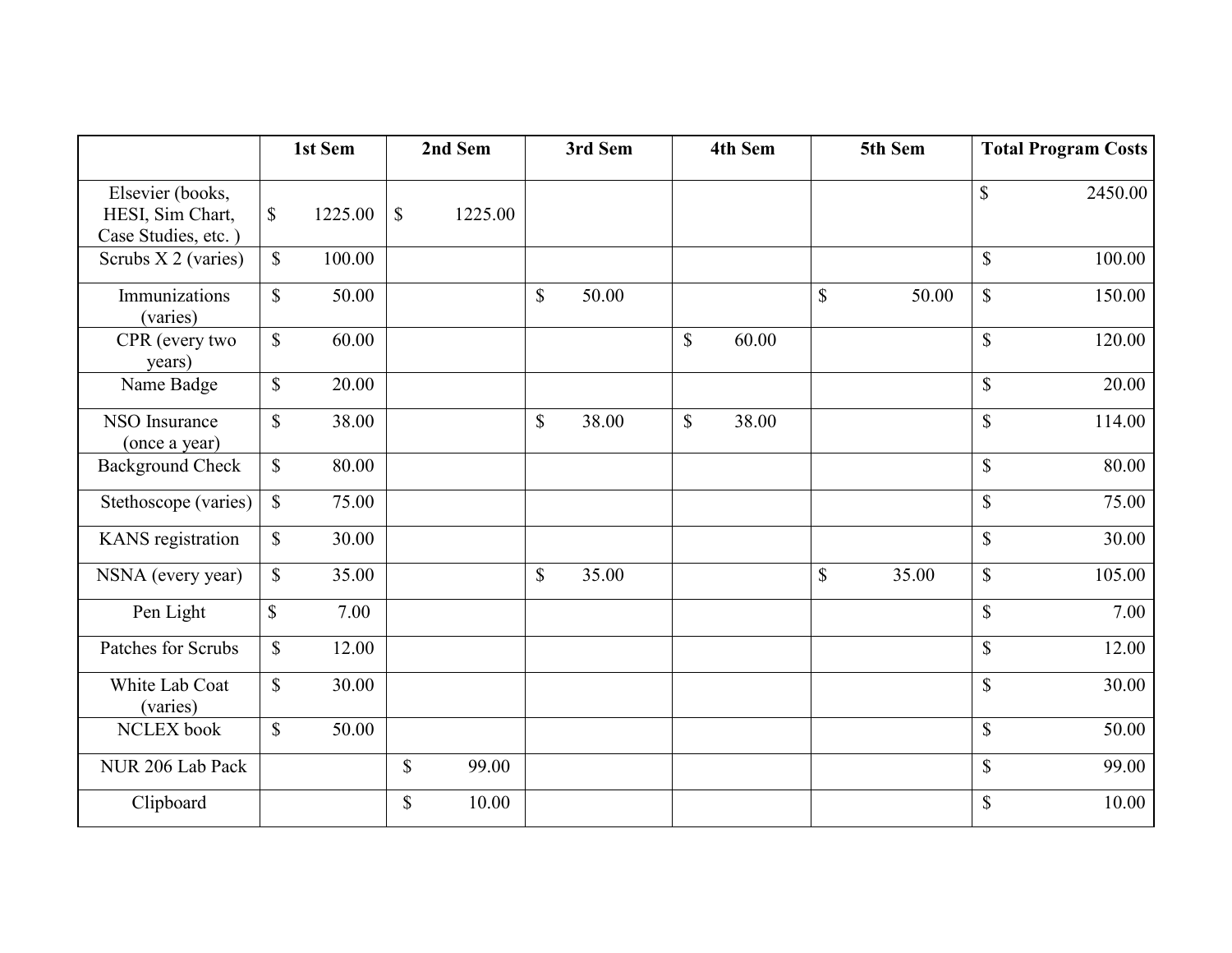| White Shoes<br>(varies)                                            | \$75.00 |              |       |              |        |              |       |                           |        | \$           | 75.00  |
|--------------------------------------------------------------------|---------|--------------|-------|--------------|--------|--------------|-------|---------------------------|--------|--------------|--------|
| Gas for Travel<br>(varies)                                         |         | $\mathbb{S}$ | 50.00 | $\mathbb{S}$ | 20.00  | $\mathbb{S}$ | 50.00 | $\mathbb{S}$              | 150.00 | $\mathbb{S}$ | 270.00 |
| Flu Shot (once a<br>year)                                          | \$30.00 |              |       | \$           | 30.00  |              |       | $\mathbb{S}$              | 30.00  | \$           | 90.00  |
| St Jude or Norton's<br>Hotel (split 3 ways)                        |         |              |       | $\mathbb{S}$ | 200.00 |              |       |                           |        | $\mathbb{S}$ | 200.00 |
| St Jude or Norton's<br>Food                                        |         |              |       | \$           | 120.00 |              |       |                           |        | $\mathbb{S}$ | 120.00 |
| St Jude or Norton's<br>Gas                                         |         |              |       | \$           | 60.00  |              |       |                           |        | \$           | 60.00  |
| <b>Graduation Fee</b>                                              |         |              |       |              |        | $\mathbb{S}$ | 50.00 |                           |        | \$           | 50.00  |
| <b>HESI Live NCLEX</b><br>Review                                   |         |              |       |              |        |              |       | $\boldsymbol{\mathsf{S}}$ | 286.00 | \$           | 286.00 |
| <b>NCSBN</b> review<br>course                                      |         |              |       |              |        |              |       | $\mathbb{S}$              | 100.00 | $\mathbb{S}$ | 100.00 |
| Graduation supplies<br>(cap, gown, tassel,<br>residential college) |         |              |       |              |        |              |       | \$                        | 40.00  | \$           | 40.00  |
| Nursing Pin                                                        |         |              |       |              |        |              |       | \$                        | 100.00 | \$           | 100.00 |
| Piano Player for<br>pinning                                        |         |              |       |              |        |              |       | $\mathbb{S}$              | 3.00   | \$           | 3.00   |
| Pinning Invitations<br>(50)                                        |         |              |       |              |        |              |       | \$                        | 12.50  | \$           | 12.50  |
| KY Board of<br>Nursing application                                 |         |              |       |              |        |              |       | $\mathbb{S}$              | 125.00 | $\mathbb{S}$ | 125.00 |
| Finger print card                                                  |         |              |       |              |        |              |       | \$                        | 12.00  | \$           | 12.00  |
| <b>NCLEX</b> cost                                                  |         |              |       |              |        |              |       | $\mathbb{S}$              | 200.00 | $\mathbb{S}$ | 200.00 |